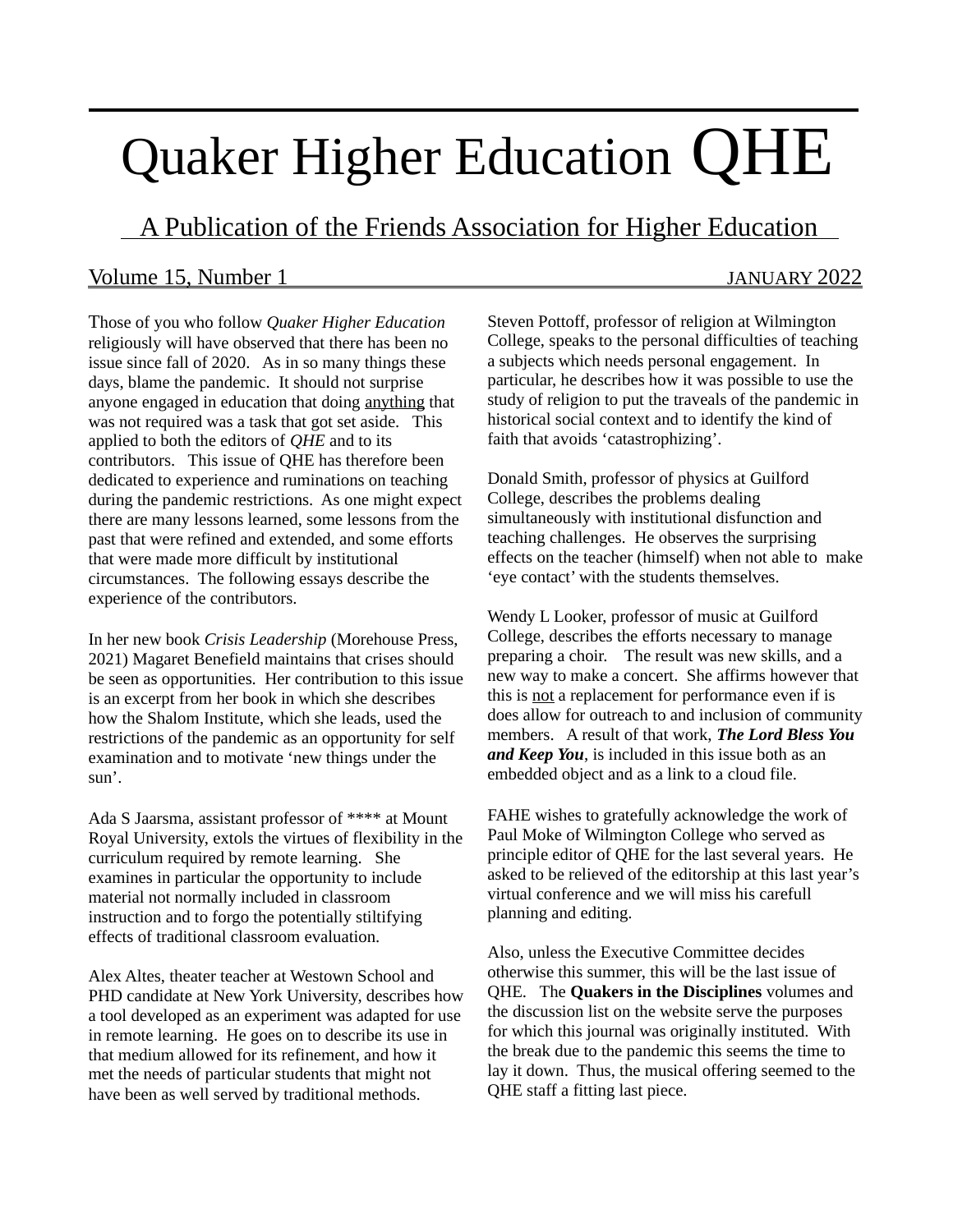## Crisis Leadership Margaret Benefiel

"Don't waste a good crisis," admonished Winston Churchill during World War II. A crisis suspends the status quo and makes possible what wasn't possible before. A crisis reveals ways of operating that worked in the past, but which are no longer relevant in the new circumstances. At the Shalem Institute, where I serve as executive director, we wondered what we might be able to do in the crisis of COVID-19 that we hadn't been able to do before. We wondered which of our old ways needed to be shed in the new circumstances. We knew the Chinese character for "crisis" meant both "danger" and "opportunity." What was the opportunity hiding in this crisis for us? What was the danger? We continued to dive deep and listen, going beneath preoccupation with our own fears and discomfort to the bedrock of God's abiding presence and guidance. We waited and listened and watched….

In the end, the crisis of COVID-19 allowed us to break through barriers that had confined us: expanding the Group Spiritual Direction program, doing significant leadership development and expanding and diversifying our team of program leaders, manifesting the next incarnation of a program for personal spiritual growth, moving our files to the cloud, making the Shalem Society gathering of program graduates affordable and accessible, and strengthening working relationships within our administrative staff, not limited by geography.

A second crisis, that of police killings and subsequent protests, a time of racial reckoning for our country, put the United States' original sin of racism front and center. Again, we at Shalem were called to ask, "What is ours to do?" What was the invitation for Shalem in this crisis, both internally and externally? For years Shalem, a predominantly White organization, had been working toward more diversity on its board and staff, with limited success. The time was ripe to work more broadly toward diversity, equity, and inclusion.

We took a number of steps to begin to address this issue. We still have much work to do and we have begun to look at next steps we can take toward diversity, equity, and inclusion in our organization. The crisis of police violence and the related protests in the United States have provided Shalem with the opportunity to step up and do our work. This second crisis allowed us to break through our complacency as a White organization and name the ways that we were complicit in racism and begin to take steps to become

more anti-racist. We have begun a long journey, and I pray that we will have the courage and perseverance to continue.

The admonition to "not waste a good crisis" has served us well. Crises provide important opportunities. May we all have eyes to see the invitations contained within them.

T*his article is an excerpt from Crisis Leadership by Margaret Benefiel, adapted and used with permission of the publisher (Morehouse Publishing, 2021).*

### Pandemic Pedagogy Ada S. Jaarsma

 $\overline{a}$ 

"Flexibility," which is a tenet of universal design, became more of a Quaker ideal for me this year, especially in terms of commitments to peace and prison abolition. I'd long embraced universal design in learning as a key, if at times contested, framework for teaching-practices.<sup>ii</sup> In this context, flexibility as an ideal can guide our reflections on how things might be done otherwise in our courses, including things that we've long thought are carved in stone, so that students can connect with the material in vibrant, easefilled ways.

I love this ideal, *flexibility*, because it seems to account simply for what we ourselves long for as we go about our professional lives as teachers, as students, as staff, as members of community. We long for others to assume the best of us, to trust that we will approach our commitments with integrity; and, this means that we want to be met with flexibility when there are barriers or discomforts that block us from engaging with tasks as fully as we want to. Maybe we need more time, so that we can accomplish something with our best efforts. Maybe a task itself can be amended, so that we can draw on our capacities well, instead of wrestling to fit ourselves into activities that don't align with our abilities.

It makes existential sense, given that we welcome gifts of flexibility from others when we need them in our own lives, to want to proffer these to students as we design our lessons, assess assignments, and facilitate conversations with students.

It's striking, then, how difficult it can be to cultivate flexibility as an ethos for teaching. One reason has to do with the very fact that our teaching practices are honed, over time. (Gert Biesta calls this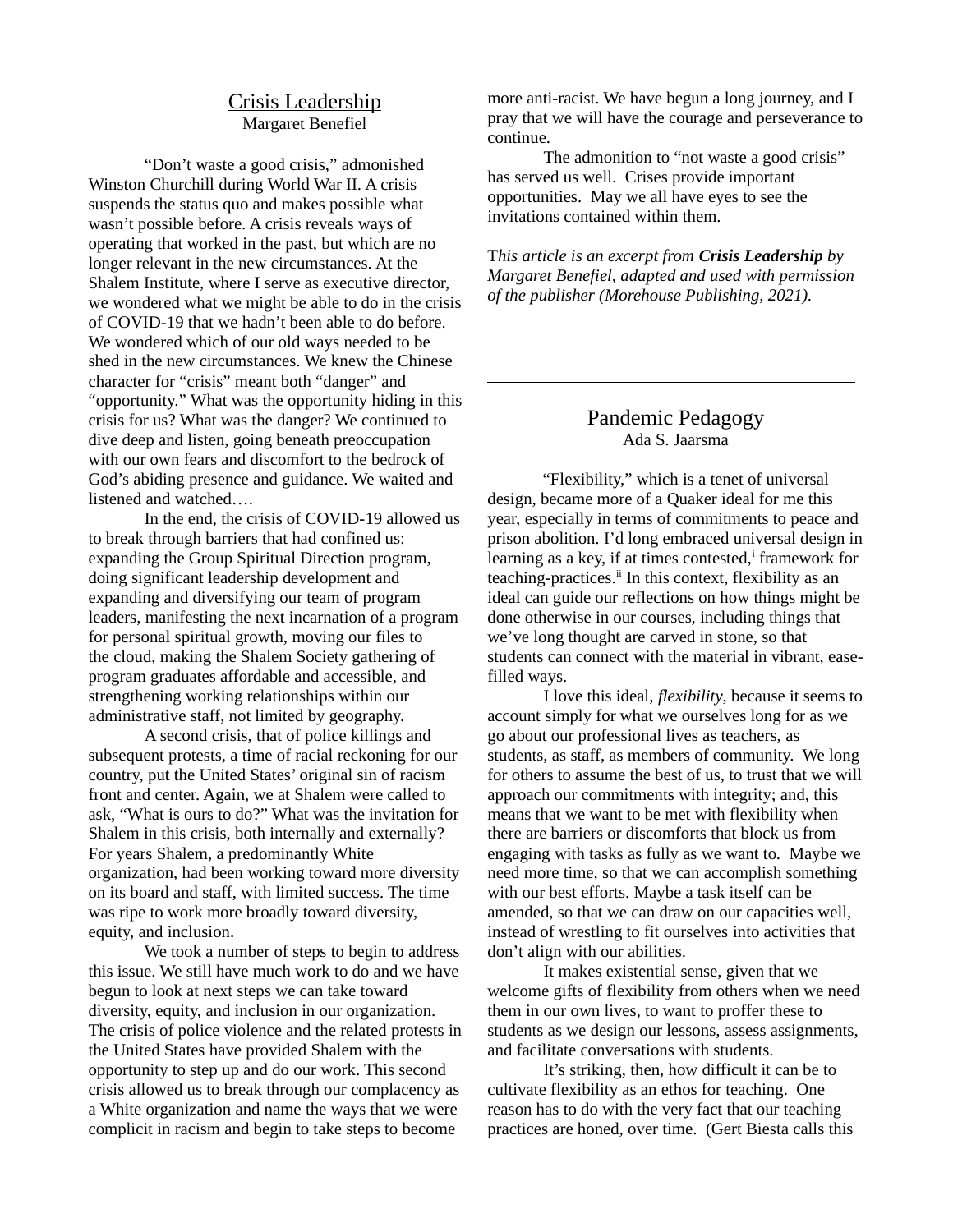the "educational artistry" that each of us develops, in our own ways.<sup>i</sup>) Along these lines, flexibility elicits creativity from instructors because it begs some beautiful questions about why we do the things we do, as teachers. Perhaps we can expand or change our methods, so that students can enjoy more flexibility in our courses. One challenge here is receiving and responding to concrete feedback from students. Another challenge is building openness to feedback into our course designs so that students can tell us when flexibility is needed.

A particular reason for flexibility became more recognizable to me this year, as we all transitioned to online teaching, through the increasing surveillance-practices that emerged across North American universities. Some students were told that they had to buy and then install cameras, if they didn't already have them, so that unseen professors could watch them as they concentrated on exam-taking in their own homes. Some schools invested in corporate proctoring programs to secure a similar kind of scrutiny.<sup>ii</sup>

Such increasing surveillance of students reflects existing trends of encroachment by for-profit technology companies on higher education.<sup>iii</sup> They also reflect longstanding academic anxieties and fears, which Susan Blum diagnosed years ago as entirely misplaced, about plagiarism.<sup>iv</sup> The reactions to this pandemic-pivot to cameras and anonymous proctors, in other words, can serve as feedback loops for us, prompting reflection upon the degrees to which we might have internalized such patterns in our other teaching-practices.

I'd always considered carceral pedagogies as punishment-oriented, but I am beginning to reflect on these kinds of surveillance practices as essentially carceral in nature, at odds with commitments to work for prison abolition at the heart of many Quaker communities.<sup>v</sup> Flexibility, as an ethos, hinges in part on *anticipating* the best from others and also from ourselves. We can extend this good-will into our own teaching practices.

"Pandemic pedagogy," in this way, can be an invitation to suffuse our course designs, curriculum, assignments, and modes of assessment with anticarceral and prison-abolitionist commitments. This will put us at odds with some entrenched dynamics at our institutions, but it will likely afford more opportunities for feedback from students, since they will be met with openness instead of surveillance.

Flexibility became a necessity this year, as we each searched for ways to convert our courses into

virtual delivery. Perhaps flexibility will become, in turn, one of the ongoing gifts of this difficult year.

i See Aimi Hamraie, *Building Access: Universal Design and the Politics of Disability*. (Minneapolis: University of Minnesota Press, 2017).

ii Ada S. Jaarsma, "Critical Disability Studies and the Problem of Method," *Transdisciplinary Feminist Research Practices*. Ed. Carol A. Taylor, Christina Hughes, and Jasmine B. Ulmer (Routledge, 2020), 16-28.

iii Gert Biesta, *World-Centred Education: A View for the Present* (Routledge, 2021), vii.

iv [https://www.washingtonpost.com/technology/2020/04/01/online](https://www.washingtonpost.com/technology/2020/04/01/online-proctoring-college-exams-coronavirus/)[proctoring-college-exams-coronavirus/;](https://www.washingtonpost.com/technology/2020/04/01/online-proctoring-college-exams-coronavirus/)

[https://www.insidehighered.com/news/2020/05/11/online](https://www.insidehighered.com/news/2020/05/11/online-proctoring-surging-during-covid-19)[proctoring-surging-during-covid-19](https://www.insidehighered.com/news/2020/05/11/online-proctoring-surging-during-covid-19)

v https://www.newyorker.com/tech/annals-of-technology/is-onlinetest-monitoring-here-to-stay

vi Susan D. Blum, *My Word! Plagiarism and College Culture*. (Ithaca: Cornell University Press, 2010).

My own Quaker community, Canadian Yearly Meeting, is celebrating its  $40<sup>th</sup>$  anniversary of committing to abolitionist principles and practices. [https://quakerconcern.ca/40th-](https://quakerconcern.ca/40th-anniversary-of-minute-on-prison-abolition/)

 $\overline{a}$ 

[anniversary-of-minute-on-prison-abolition/.](https://quakerconcern.ca/40th-anniversary-of-minute-on-prison-abolition/) John Samson Fellows drew our attention to this celebration during our CYM gathering in August 2021.

# **A Quakerly Way of Collective Reading in the Classroom**

Alex Ates,

The tool for collective reading outlined in this short essay was developed in my classroom without much intentional forethought. As educators know, improvisational instructional moments can have the potential to be curiously effective. This tool has served my classes effectively in each of the pre-Covid Fall semester of 2019, the online Fall semester of 2020, the hybridized Spring of 2021; and even now in the Covid-variant purgatory. That is to say: this method has proven reliable despite the varying modes of instruction and the settings where it was practiced. So, I believe it's worth sharing*.*

When I started teaching at Westtown School, I realized the tool's reliability could be attributed to its simple reflection of the Quaker spirit of collaborative and ephemeral oration. However, it should be noted that this tool's Quakerliness is accidental too: it was developed and refined in a class I taught on theater education at The University of Alabama, and while it's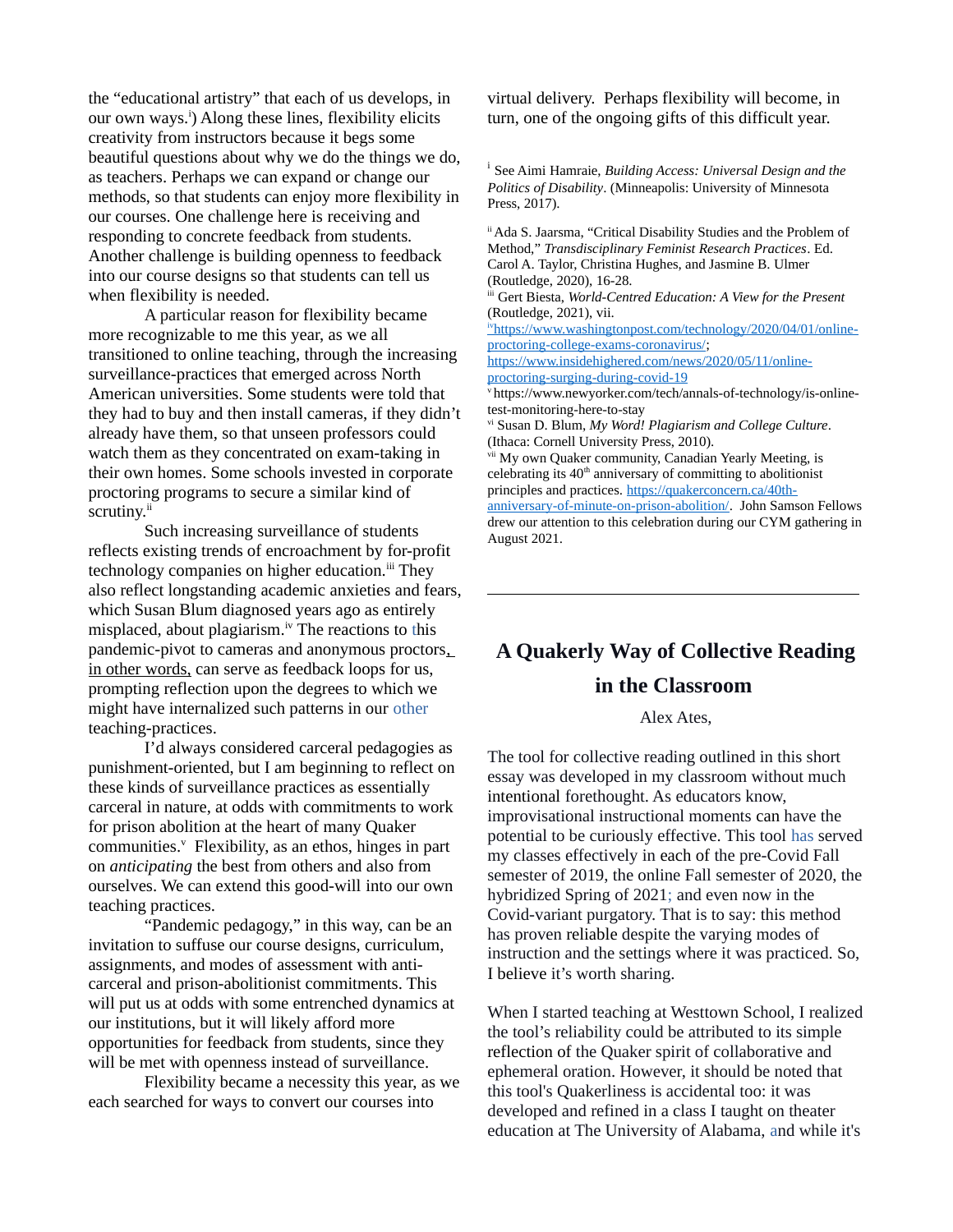a natural fit in theater classes, this tool would also work well for any course, ritual, or event where reading aloud makes sense.

When you are ready to read an excerpt, a script, or a poem in your class, explain the following rules:

- Airplane pilots trade the wheel by stating the exact phrase: "I have the flight controls." Such transparent, definitive signaling is essential to our classroom tool. The simple, unobtrusive phrase "my voice" transfers control of the classroom, just like "I have the flight controls" transfers control of a plane.
- The collective reading starts once the class has settled into silence. Then, any student can choose to read at any time. There is no order—no going in a circle or down a line. When any student feels ready to read, they state clearly: "my voice," signaling that they are driving the classroom.
- If two students say "my voice" simultaneously, they can quickly determine who will read. (Curiously, however, this has never happened in my classes).
- When silence arises between speakers, a text gains *ephemeral punctuation*. Embrace the text's new rhythm.
- Once a student takes control, they can read until they feel the urge to stop. Part of this tool encourages students to sense the room and trust their intuition—if plugged into the flow, they'll sense when to pass control of the text. Typically, the novelty of this method pulls students into a group flow. I cannot recall a time when a student monopolized the reading opportunity.
- To keep the voices circulating, after a student reads, they cannot retake control until a certain number of other students have read. The teacher can determine this number and set the buffer between a student's first and second reading strategically or intuitively.
- A confident reader could choose to read a whole paragraph. A nervous reader could speak a sentence or even a word. If a reader

does not know how to pronounce a word, they calmly and plainly state: "word." Encourage the student to avoid placing frustration or embarrassment onto their delivery of "word." (Normalize these possibilities during the instructions so that when they happen, they're neither ironies nor anomalies). Calling for "word" gives the class cohort permission to support with: a) the correct pronunciation, b) the definition ,or c) a guess to either a or b. The teacher should avoid jumping in to help. Let the student community provide mutual aid.

A meaningful reading occurred at The University of Alabama during close consideration of Augusto Boal's manifesto, *Theatre of the Oppressed* (1974). A student expressed an instinctual discomfort with the political implications outlined in the text. In their seat, they squirmed with skepticism as the reading ascended in righteousness. Then, out of a transitional silence, the leery student proclaimed "my voice," and put their voice on the more radical and revolutionary words. As the student read, we could hear them trying to understand the words on the page as they spoke. Afterward, the student wasn't evangelized to the philosophies of Boal—and that wasn't the intention. But, as the dramatist Anna Deavere Smith once noted about her style of interview-based theater: "In the way that you would think about putting yourself in other people shoes, I'm putting myself in other people's words." The student put themselves into Boal's words and it was a humanistic act of inquiry, understanding, and curiosity.

Beautiful things happen when a class utilizes this technique of collective reading. Students with social insecurities surprise themselves (and others) with the confidence of the quaking impulse to jump in. Students who typically hog classroom airtime take a step back. When mispronunciation happens, support replaces shame. But, most notably: moments of beauty emerge. It turns static reading into *a happening*. Words find new meaning within a mosaic of voices. And, as we know from Meeting for Worship, the spark of communication is a mischievous spirit.

From silence, the text will start with someone's voice and end the same way. It's not a race to the text's finish line; it's an assembly line. The path the text takes will remain unknown until its ending, just like life. And when reading is just like life, that means the text is alive.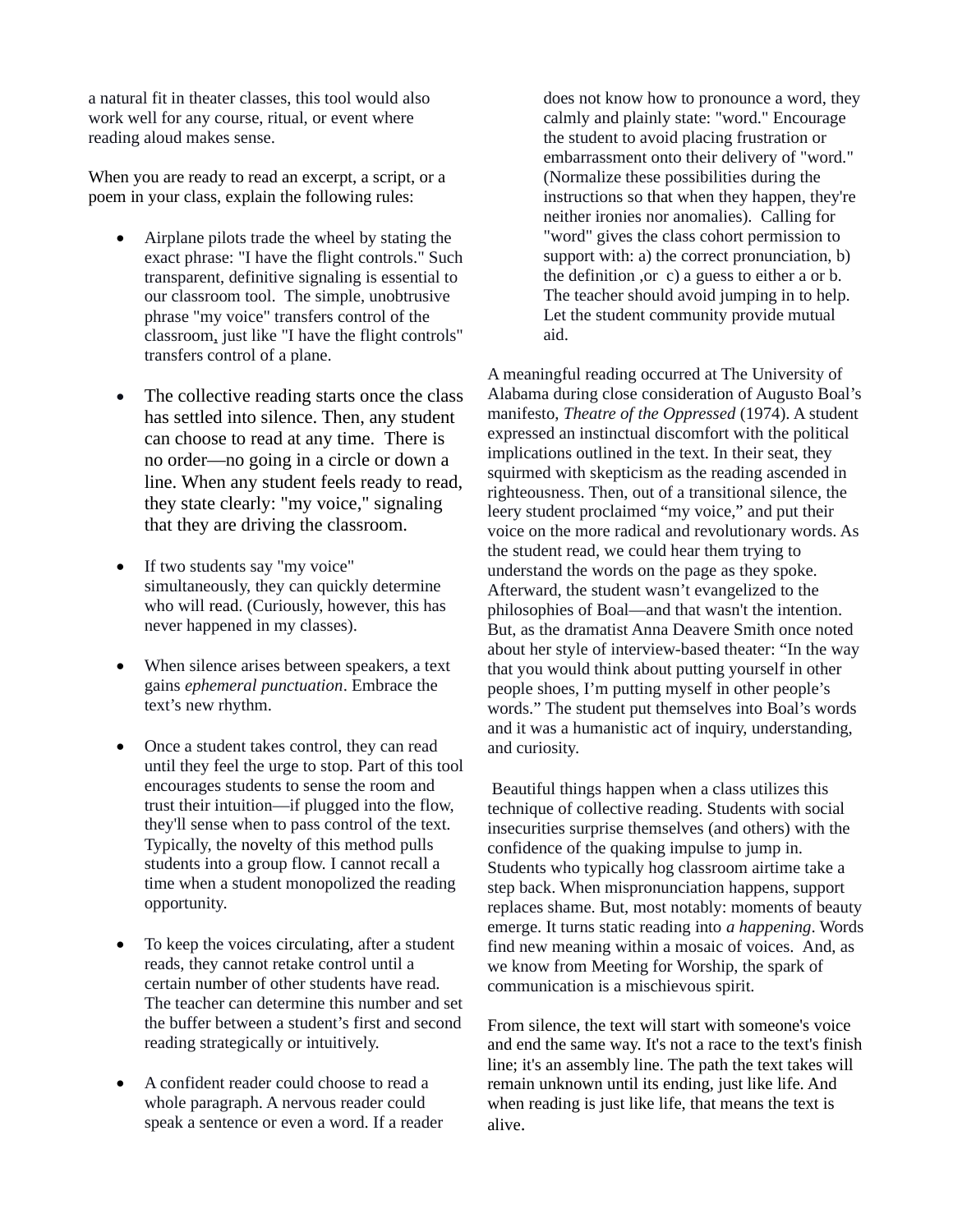#### Works Cited

 $\overline{a}$ 

Deavere Smith, Anna. "Anna Deavere Smith Puts Herself into Other People's Words." *The PBS Newshour*, April 5, 2018. <https://www.pbs.org/newshour/brief/246884/anna-deavere-smith>.

# **Personal Reflections on Challenges Posed by Teaching During the Coronavirus Pandemic**

#### Stephen Potthoff

As it has for all of us engaged in the work of education, teaching during the COVID 19 pandemic has posed challenges on multiple levels technological, pedagogical and personal. Although Wilmington College has remained committed to providing in-person classes throughout the pandemic, we also had to learn a whole new suite of learning technologies and teaching strategies to prepare for a possible pivot online due to a campus outbreak. Curiously, teaching face-to-face in a distanced classroom has presented many of the same challenges as remote instruction—students and professors must work much harder to feel engaged and connected with each other and the course material.

In many respects, the personal challenges posed by teaching face-to-face during the pandemic have been the most daunting for me. Wilmington College began the fall semester of 2020 almost fully in-person. Though we instituted the normal protocols—masking and six feet of distance in the classroom—mask compliance among students has remained inconsistent at best. Many students had masks that did not fit properly, and/or did not effectively cover nose and mouth. The College did not have regular testing of students through the fall semester, and from my standpoint as a champion catastrophizer, we had all the makings of a major outbreak that might not just shut down in-person learning, but make a large number of people sick—including me.

I chose to deal with these challenges in various ways. First, I had to allay my own anxiety about contracting the virus by acquiring N95 masks to wear in the classroom, and quickly arranged with the Wilmington Yearly Meeting and the College to order enough N95 masks for all front-line folks at the College who

needed and wanted them. In the earlier part of the fall semester 2020, I also held as many of my classes outside as possible. Inside and outside, I ran/run a tight ship: Masks were/are required inside and outside, no eating or drinking in the classroom, etc.

Somewhat to my surprise, the College made it all the way to Thanksgiving week 2020, after which an outbreak following an unauthorized off-campus Halloween party forced us all online for the remaining three weeks of the term. Despite this surprising success in limiting spread for most of the fall 2020, the corona virus eventually caught up to us. After Halloween, more and more students in all of my classes caught the virus and ended up in quarantine. Despite finishing up the term online, however, students for the most part pulled through.

Spring semester 2021 went much better than the fall, partly because, though we started the term in the middle of the winter surge, the College began regular testing of student athletes, which meant that we were able to weather the spring term completely in-person. Masks and distancing were still required, and commencement was in-person but in two separate ceremonies to allow distancing and other measures. Getting vaccinated in the middle of the semester significantly allayed my own ongoing anxiety about the virus.

The fall semester 2021 seems to have brought a whole new set of challenges. We are largely in-person as before, but mask and distancing compliance remain inconsistent. Complicating the more highly contagious nature of the delta variant is the fact that only approximately 35% of our student body is presently fully vaccinated. Continuation of regular testing of student athletes is helping to detect cases, but student case numbers are already ten times higher than this time last fall. Fortunately, the College has approved a vaccine mandate for all students beginning in the spring semester 2022.

In the meantime, however, I am doing my best to encourage, both in-and-outside the classroom, all students to get vaccinated. In my Introduction to the Bible class, I have highlighted the many passages in the Hebrew Bible that feature plague and pestilence, emphasizing that pandemics are a consistent theme in human history. We examine and question the common biblical explanation of disease as a punishment from God, and I point out that vaccines in the last onehundred years have eliminated multiple diseases that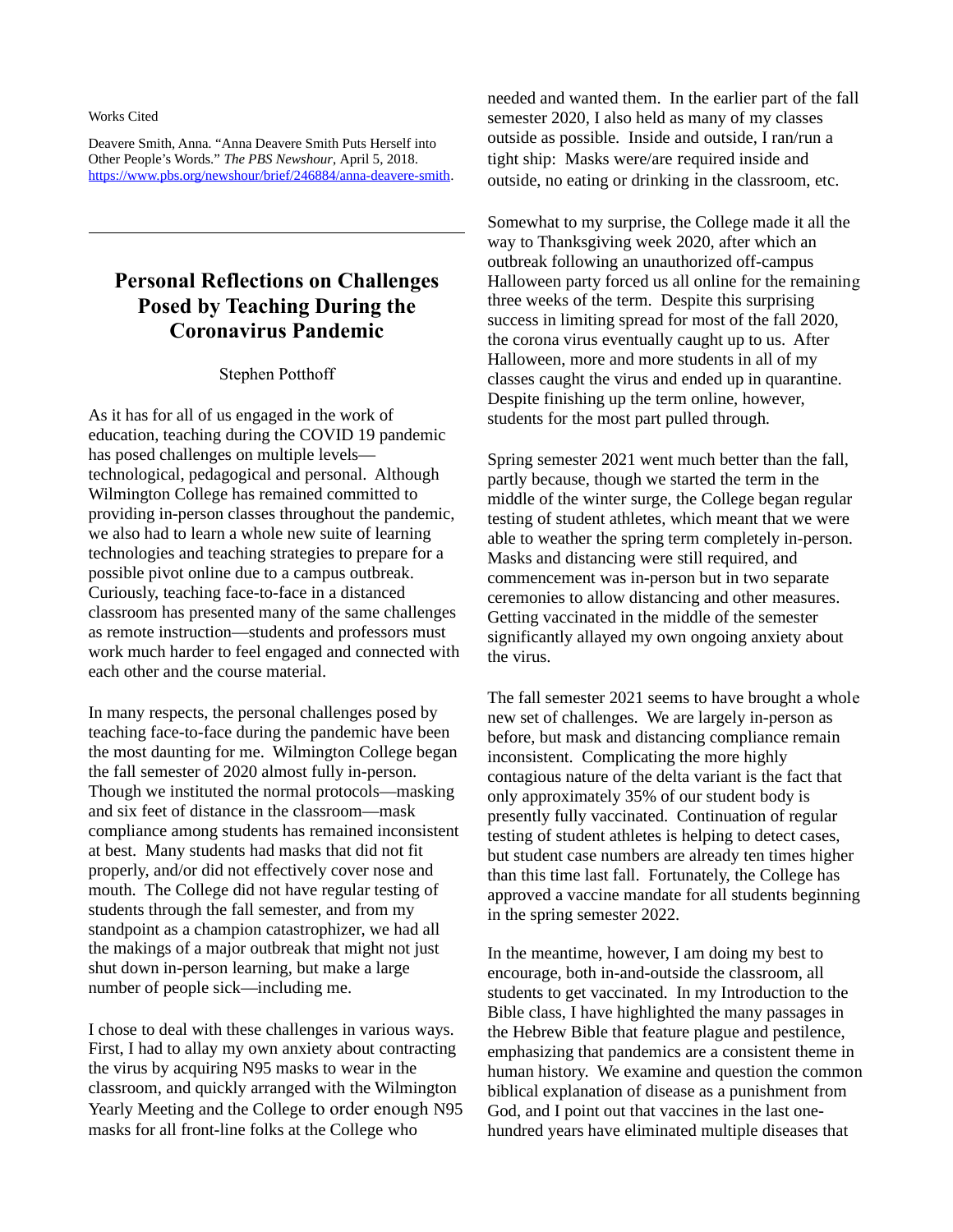ended the lives of so many in generations past. In the light of the coronavirus pandemic, the Angel of Death in the Exodus story takes on a compelling new meaning.

One of many bizarre conspiracy theories about the vaccine which circulates widely in my area of the country is that the coronavirus vaccine gives you the "mark of the Beast." One student shared with me a very professionally-made video he had found which explains that human DNA is imprinted with the very name of God (Yahweh), a name which is satanically contaminated when a person is vaccinated. In Bible class that day, I took the opportunity to address this conspiracy theory by giving some historical and biblical background to generate some discussion analyzing and critiquing the basis of the theory. Though I don't know how many people I reached who may be afraid of satanic possession from the COVID vaccine, such concerns from students did allow me to address what the mark of the Beast in Revelation 13 actually refers to—probably a tattoo or brand on pagans who were persecuting early Christians for their refusal to worship Roman emperors as gods.

As we move forward at Wilmington in our efforts to vaccinate all members of our College community, I am encouraged by the fact that we are proceeding forward in alignment with our Core Values of Community, Integrity, and Respect for All Persons. When a student asked me after our Bible class discussion about the mark of the Beast why I wore a mask if I believed I was protected by the vaccine, I explained that wearing a mask is something I and all of us should do (according to the science) not merely to protect ourselves, but to protect more vulnerable members of our families and community. As we discussed in my Values and Ethics class last spring, because we are all members of an interconnected community, masks and vaccination are the most important ways we can care for and protect ourselves and all those around us.

# Pandemic Reflections Donald A. Smith

 $\overline{a}$ 

This has been by any measure a unique year. I cannot write about my experiences teaching during the pandemic without reflecting on the financial and

leadership crisis at Guilford College. While we pivoted to online instruction and fought to keep our students healthy and engaged, we discovered that the college's debt had almost quintupled, the budget was vastly overestimated, and interim administrators sought to eliminate all the liberal arts majors, fire a large portion of the faculty, and replace us with contingent (cheap) teachers, while even modest administrator salary cuts were not even considered. All those crises are woven together in my emotional landscape for the ongoing public health disaster. There have, however, been highlights, and I learned much about myself, why I love my work, and how teaching can be a spiritual calling for spiritual beings, even through the pixels of a Zoom session.

I found that what I value most about teaching is building relationships with the students. This was very difficult through the Zoom interface, but only crossed over into impossible when students refused to turn their cameras on. When I could see faces, I could at least get a feel for whether people were engaged, confused, distracted, or harried. For my upper level classes, where we all knew each other, video conferencing sometimes approached a feeling similar to being in person. We collaborated on mathematical derivations through shared digital whiteboards, we programmed simulations together, and we were able to have free-flowing and productive conversations. While I still missed the physicality of using Physics demonstrations and experiments, we could at least collaborate on the theory through the computer.

Of course, the advanced students and I also already knew each other well. For the introductory courses, students felt uncomfortable turning on video. One student told me something like, "we know that once someone turns their video on, everyone else is going to watch them." So they hid behind anonymity. Only if almost everyone had their video on could they feel like no one was looking at them. It's almost like if everyone gets a vaccine, we can all feel safe. Funny, that…. However, I found trying to teach to a screen full of black squares excruciating. I was teaching a general education course about galaxies and cosmology, which are mind-bending topics at the best of times – since I had no idea whether what I was saying was making any sense to them, I found myself getting more and more energetic and loud, but all my energy just vanished into the black hole, leaving me exhausted. I taught a multivariable calculus course in the Fall of 2020, in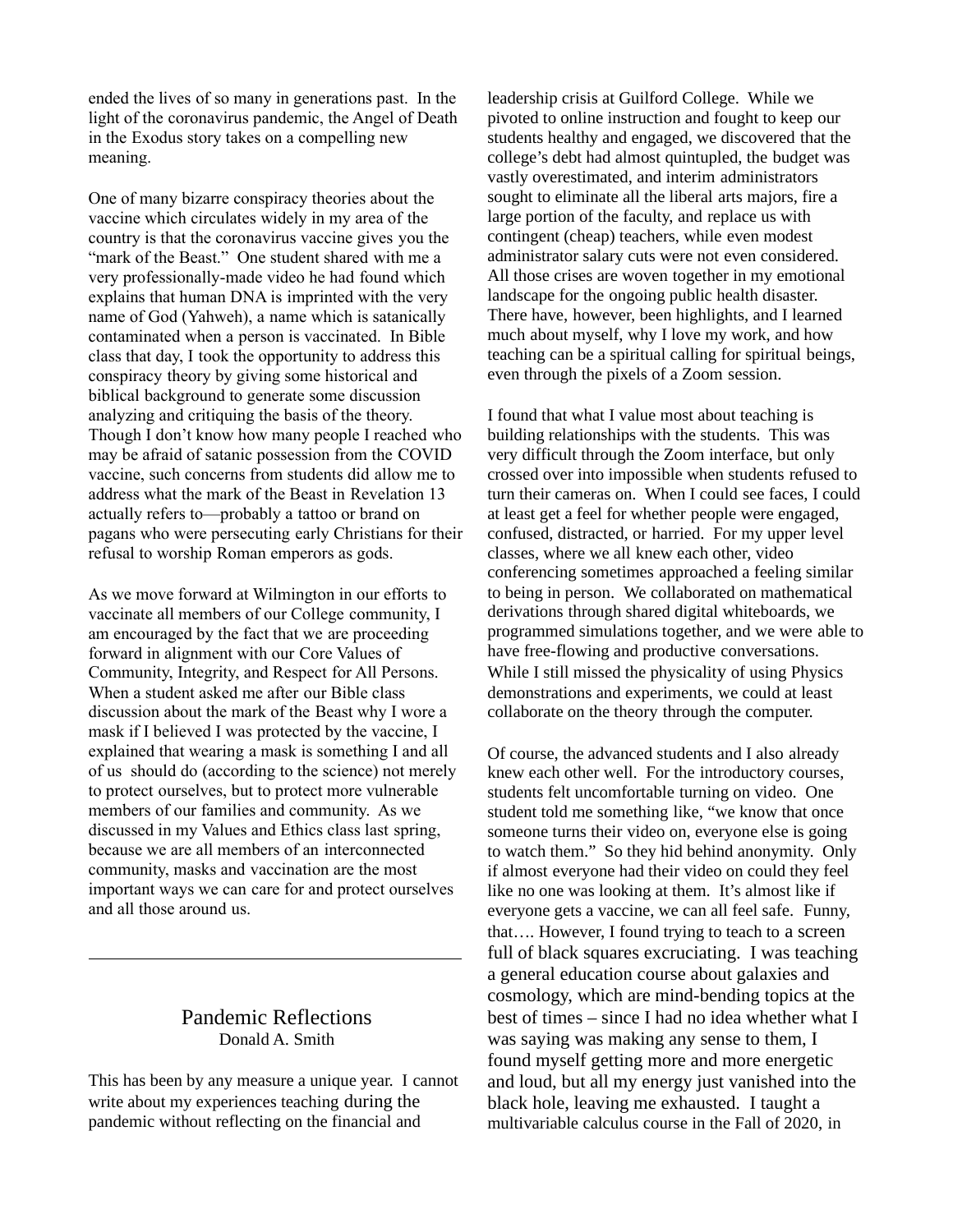which I simply pre-recorded video lectures, and then we used the class time to work through problems together. That worked much better.

I learned that I am a much more physical physics teacher than I thought I was. Being constrained to sit in front of a camera was constrictive. I wanted to confront the students with a mysterious apparatus, I wanted to swing bowling balls around the room, and I wanted the students to metaphorically get their hands dirty. All of that was nearly impossible through the computer screen.

While I struggled to build connections to students through the video screen, my colleagues and I struggled to foster collaboration and forge unity and solidarity through video meetings as well. Trying to fight off a union-busting action and manage the politics of a board of trustees without being able to meet in person was just as difficult. Luckily, the board of trustees pulled back from the brink. Rather than jettison our Quaker heritage and remake the college into something completely different, the alumni, faculty, staff, students, and trustees all pulled together to chart a different course forward for Guilford College. We may yet fail, but all hands are on deck, and we are centering and celebrating what makes us unique, in the hopes that our strengths are sufficient to carry us through this crisis, while we mourn that which we have lost.

# How can I Keep from Singing? Silver linings and barriers to choral music during the COVID-19 Pandemic

 $\overline{a}$ 

#### Wendy Looker

Early on in the pandemic, we learned that singing can be a superspreading activity. Leaders in music education raced to fund aerosol studies and uncover technologies that would allow us to continue providing meaningful musical experiences for our beloved singers. We also worried about the looming potential for job loss for musicians and teachers. I spent the summer of 2020 on **Zoom**, conferencing with colleagues across the country to learn as much as I could about emerging best practices the new reality of online rehearsals and virtual performances.

With funding from a teaching grant, I learned to use **Logic Pro X** and **Final Cut Pro** via **Zoom** lessons with a colleague who is well-versed in the production of virtual choir projects. Throughout the fall of 2020, I never met nor heard the singers in my choir in person. Instead, we created a series of virtual choir videos that were edited together to create a virtual concert event on **Facebook** Live. The preparation for this virtual event was challenging, and both the singers and I learned valuable lessons about recording and storytelling through video.

Before the semester commenced, I designed a Canvas course shell for the College Choir, assigning each song a *module* containing all the materials and assessments necessary to learn that piece. After obtaining licensing rights from the composers or publishers of each piece, I posted PDF scores in each *module*. I also included video performances, recordings and audio tracks for practicing, rehearsing synchronously, and finally, for recording. Preparing practice tracks involves recording a *click track* on **Logic Pro X** using either a midi keyboard, an acoustic piano, or my own voice. Tempo is predetermined when using a practice track; and, while this makes audio mixing infinitely easier, it robs one of some artistic control and the spontaneity of a live performance.

With all the necessary materials posted, we began rehearsing on Z**oom**.Singers have to remain on mute while singing along on **Zoom**. For a number of reasons, there is no way to sing synchronously, so I relied on students asking to review parts as they learned. Occasionally a brave singer would volunteer to sing alone – a rare opportunity to assess learning in real time. Asynchronously, students uploaded assessment recordings made on their smartphones to which I provided feedback via **Canvas**. The focus of our time together in "Zoom rehearsal" often shifted to discussing the meaning of the song text in breakout rooms, looking at imagery and sharing design ideas and creating a storyboard for our video project.

In November, students recorded their videos -- a process that is much more complicated than it sounds. With a camera set in the appropriate position, the singer watches the music on another device, listens to the audio track in one ear only , and sings to the click track. (It is difficult to hear yourself sing with earbuds in both ears),This process was frustrating for many and certainly not as rewarding as communal singing in person. I have however no doubt that each singer